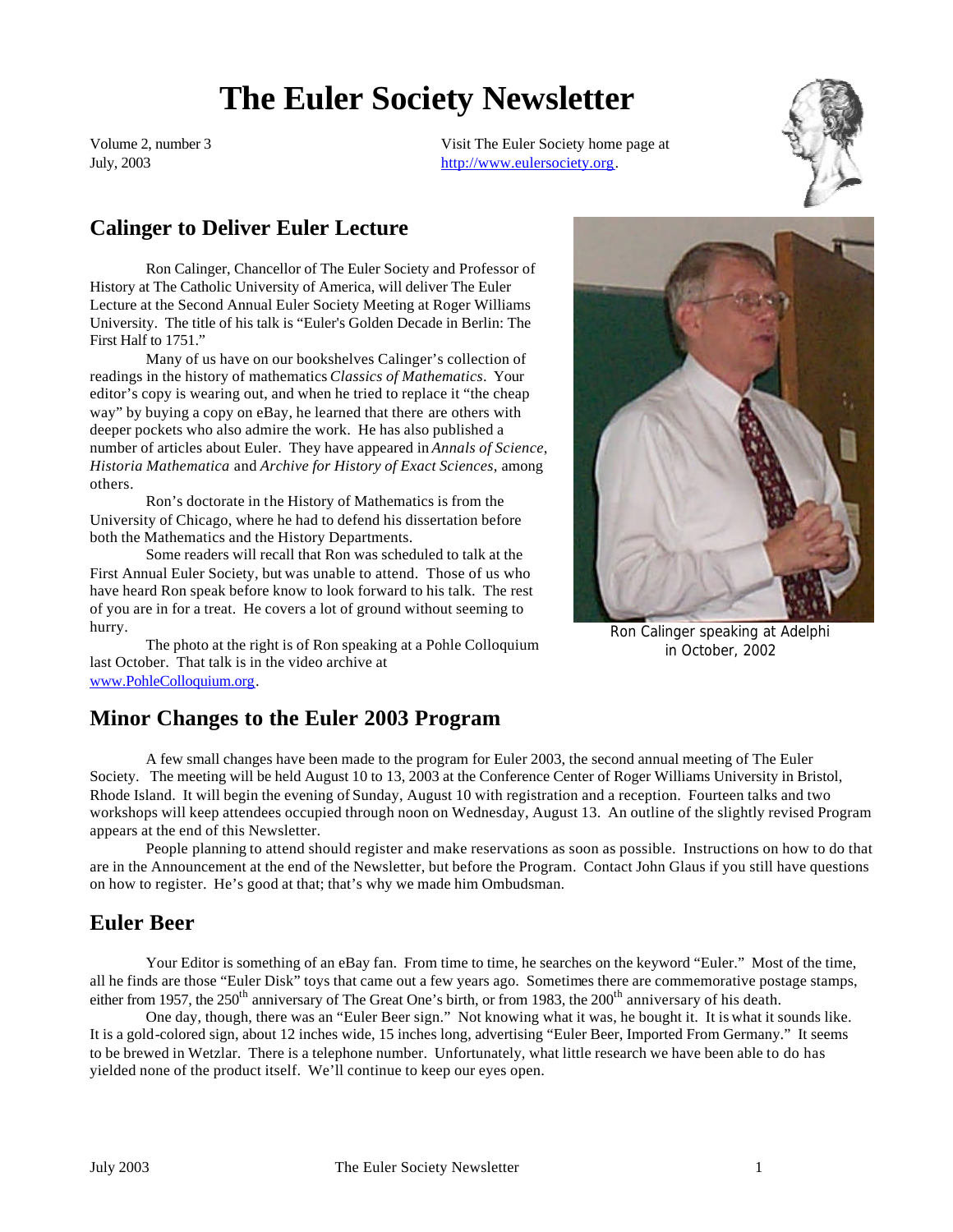## **Some Clarifications**

After he received the June issue of this Newsletter, our Local Arrangements Coordinator Bruce Burdick became anxious that some of us might be misled if we stopped in Rhode Island to ask directions. Our Ombudsman John Glaus, who has visited the Conference Center itself, informs us that, indeed, it is not quite as easy to find as it looks on the map. Bruce sends the following, in hopes that it will clarify the directions a bit.

The main campus of RWU is, as you correctly said, in Bristol, RI. Just south of the campus is a bridge, called the Mount Hope Bridge, not New Hope (which sounds like a Star Wars title). At the other end of the bridge is an island, and its official name is Rhode Island. (Now you may ask, Isn't that the name of the state? and the astonishing answer is, No, the official name of the state is Rhode Island and the Providence Plantations. Because this is a rather unwieldy name it is common to shorten it, much to the confusion of school children everywhere, to Rhode Island.)

This island is divided into three towns. Going north to south, they are Portsmouth, Middletown, and Newport. (These towns are what I learned in the Midwest to call townships, i.e., divisions of a county, but as you know the New England custom is to call such things towns. The county of which they are subdivisions is Newport County.)

So our Conference Center, just 2 minutes drive from the south end of the Mount Hope Bridge, is located in the town of Portsmouth (in Newport County), and is also referred to as our Portsmouth Facility.

To make matters somewhat more confusing, most Rhode Islanders refuse to use the proper name for the island in question---they find it too confusing. Short-term residents tend to call it Newport Island and long-term residents use the name Aquidneck Island, and both groups are quite sure that their own usage is correct.

My grandmother grew up in Bristol, so I asked her what you should call the island on the other side of the Mount Hope Bridge. She recited, without any hesitation, "the island of Rhode Island." (This name does avoid the possibility of confusion with the name of the state, but it is somewhat cumbersome and, on the face of it, redundant.) When I told her that locals were calling it Aquidneck now, she said Aquidneck is just a small part of Portsmouth.

So you may find a local telling you that you are going to Newport or Newport Island when you cross the bridge from Bristol, but this is incorrect and misleading. I would hate to think that some of our colleagues might go to downtown Newport and ask directions to the Roger Williams Conference Center. Since so many things in this state are named after Roger Williams they could be directed virtually anywhere.

On an unrelated note, may I change my title to "European Mathematicians and Scientists on the Streets of Mexico City"?

Best regards, Bruce

## **At the Bookstore**

The History of Mathematics is something of a Meta-subject. It is not Mathematics, but it is *about* mathematics. *Writing the History of Mathematics: Its Historical Development,* edited by Dauben and Scriba, thus has a Meta-meta-subject. It is an account of the *history* of the History of Mathematics. (I suppose this review then has a Meta-meta-meta-subject, since it is about a history of the History of Mathematics.) The volume is dedicated to Kenneth O. May, one of disproportionately many historians of mathematics who faced the wrath of Joseph McCarthy about fifty years ago.

This excellent and innovative book follows a very traditional format. It has three broad sections: I. Countries, II., Portraits and Biographies, and III. Abbreviations, Bibliography and Index. Because of its broad scope, and despite its length, almost 700 pages, there are times the authors cannot go into all the depth a reader might want. Fortunately, contributors were very generous in supplying references.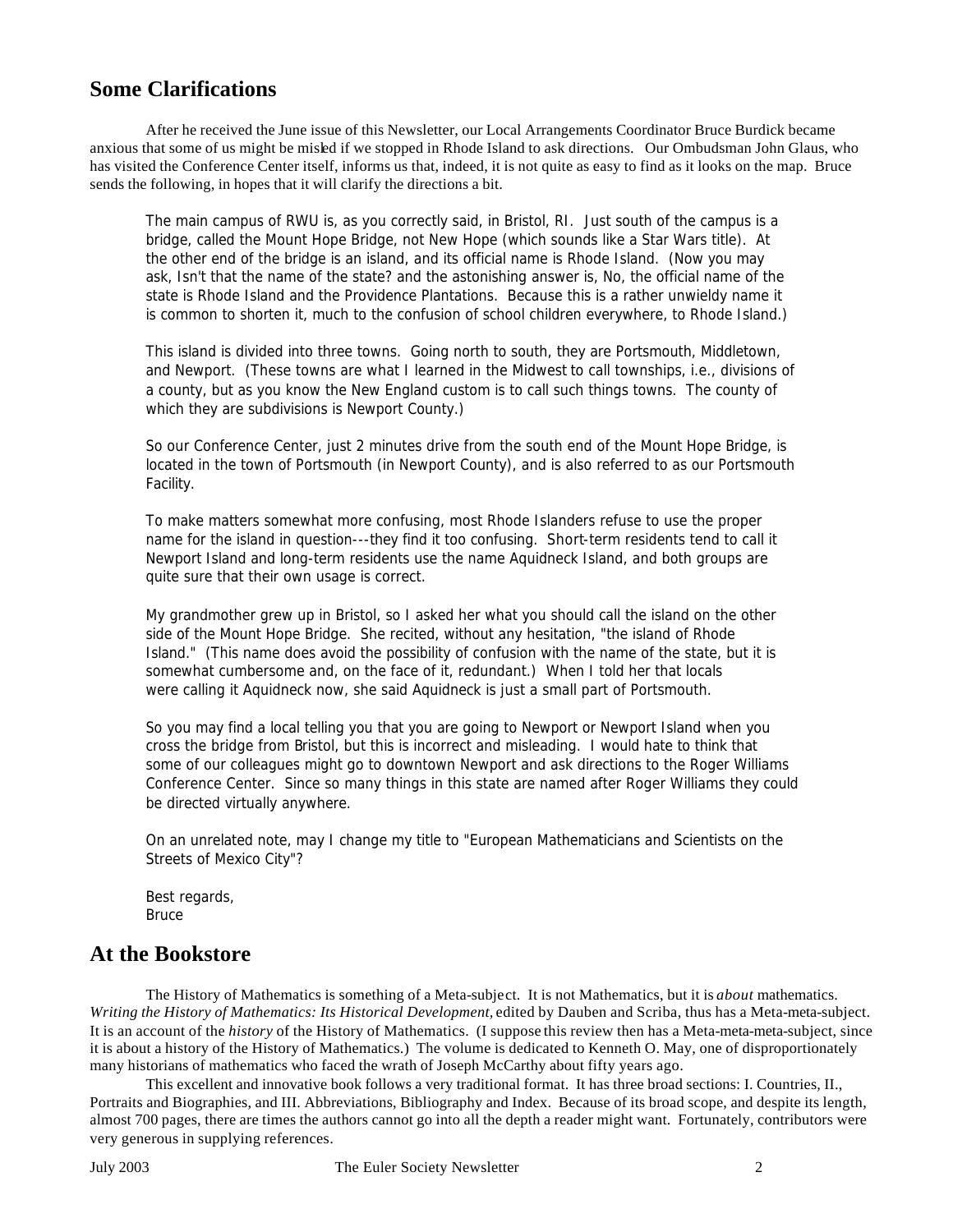There is a good deal of exciting information about the historiography of Euler. For example, there were at least three efforts to publish the collected works of Euler *before* the *Opera Omnia* with which we are all familiar. There were efforts in Belgium in 1838, in St. Petersburg in 1854 and in Berlin in 1903. (The contributors either didn't know of or disregarded the proposal to the Carnegie Foundation that was made about 1900.)

It is entirely unsurprising that Euler arises in the historiographies of Switzerland, Germany and Russia. There is some overlap in the material, but this is to be expected when there are some two-dozen contributors.

Overall, this is quite an interesting book, even if more than 90% of it isn't about Euler. It makes a good complement to the Joe Dauben's massive CD, *The History of Mathematics from Antiquity to the Present: A Selective Annotated Bibliography* (American Mathematical Society, 2000) Perhaps we'll review that in some future issue. Of that, we'll only say that we wonder why they decided to describe it as *Selective* rather than *Comprehensive*.

*Writing the History of Mathematics: Its Historical Development* edited by Joseph W. Dauben and Christoph J. Scriba, Birkhäuser, Boston, Basel and Berlin, 2002. ISBN 3-7643-6167-0.

## **Upcoming Events**

#### **Euler 2003 – Countdown to the Tercentenary**

The Euler Society's next big event is scheduled for Roger Williams University in Newport, Rhode Island, August 10-13, 2003. Activities will begin with a reception the evening of Sunday, August 10.

Roger Williams is actually in Bristol, but we're meeting at their conference center on the other side of the New Hope Bridge in Newport. See the announcement at the end of the Newsletter about how to register. Abstracts, or at least solemn promises to send abstracts, were due May 1. The program is at the end of this Newsletter.

#### **Euler in Phoenix**

Bill Dunham and Ed Sandifer will be running a Minicourse on Euler at the Phoenix Combined Mathematics Meetings of the MAA, AMS, AWM, and others next January. The Minicourses are the ones that meet twice during the meetings for two hours at a time. Bill Dunham wrote *Journey Through Genius* and *Euler: The Master of Us All*. Ed Sandifer is known to some as the Editor of this Newsletter. The MAA usually charges a little extra, something like \$35, to attend a Minicourse.

## **Mathematical Instruments in Phoenix**

The Phoenix meetings (see above) will also feature a Short Course on mathematical instruments, titled "The Material Culture of Mathematics." Short Courses are the ones that meet all day for two days before the main meetings begin. The session "Mathematics in the Ancient World" at the Baltimore meetings was a Short Course. The Short Course is being organized by Amy Shell-Gellasch and Glen van Brummelen. Short Courses usually cost a bit more than MiniCourses, something on the order of \$100.

#### **Proceedings**

The Proceedings of Euler 2002 are almost ready, and should be available at the Rhode Island meeting.

## **Rumors**

We have heard that Euler may soon be a regular feature at MAA Online. Frank Morgan has stopped writing his *Math Chats* column, leaving a spot for a new column. One of the candidates to fill that space might be a monthly column, tentatively titled *How Euler Did It*. It might not happen, but it wouldn't hurt to check MAA Online (www.maa.org) every few weeks, just in case.

## **Call for contributions**

The Newsletter will gladly include short contributions about Euler, his life, works and influence, and we will provide links to longer contributions. Contact the Editor at esandifer@earthlink.net.

## **The Mission**

The Mission of **The Euler Society** is threefold: It encourages scholarly contributions examining the life, research, and influence of Leonhard Euler. In part, these will be set within his times, that is, within the Enlightenment, the rise to European power status of Russia and Prussia, and the growth of royal science academies. **The Euler Society** will also explore current studies in the mathematical sciences that build upon his thought. And it will promote translations into English of selections from his writings, including correspondence and notebooks, in leading up to the tercentenary of his birth in 2007.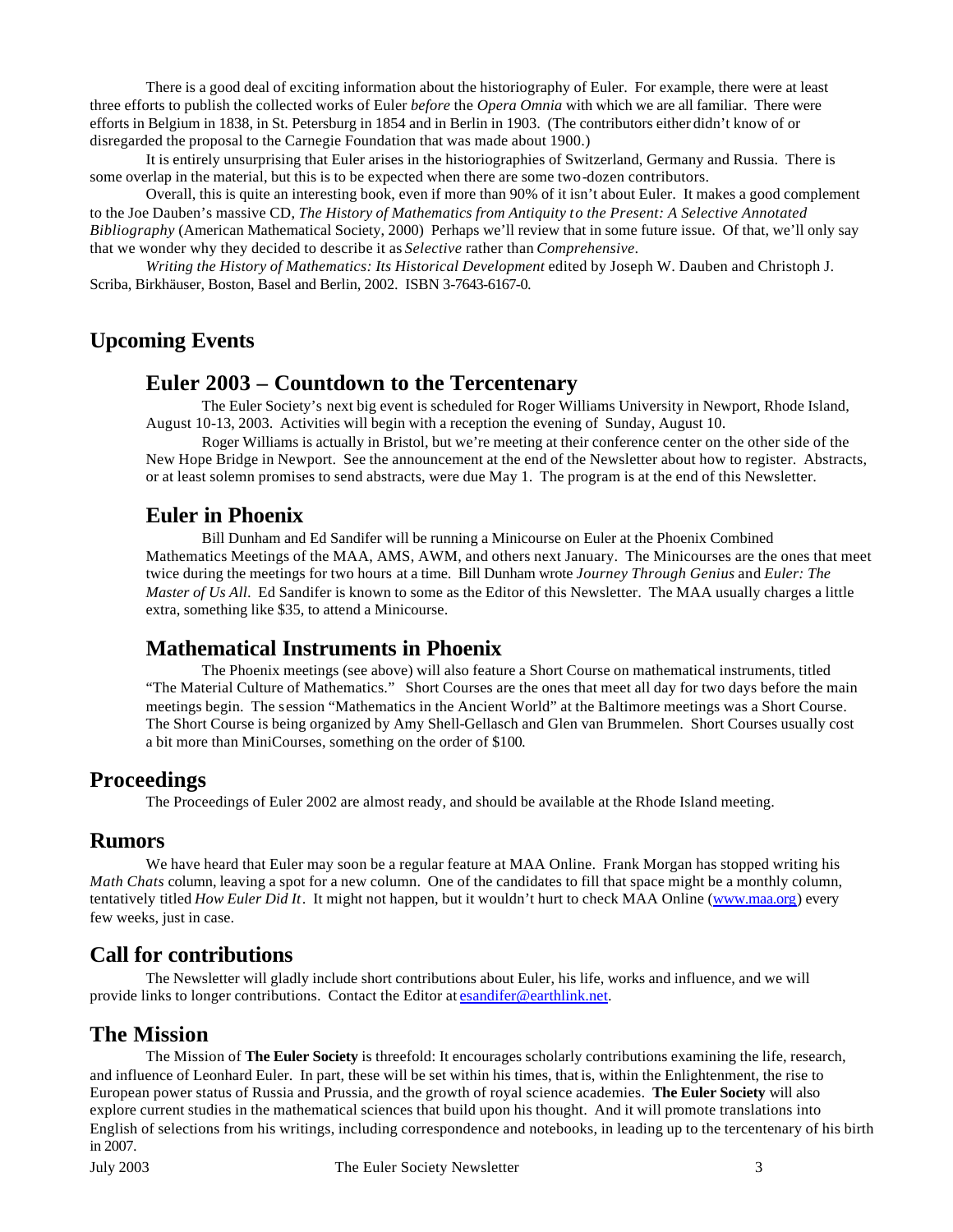## **The Euler Society Executive Committee**

Secretary Edward Sandifer Western Connecticut State University

Chancellor Ronald Calinger Catholic University calinger@cua.edu President Robert Bradley Adelphi University bradley@adelphi.edu Vice President Ruediger Thiele University of Leipzig thieler @medizin.uni-leipzig.de<br>Secretary Bedward Sandifer Western Connecticut State University esandifer @earthlink.net Treasurer Mary Ann McLoughlin College of St Rose mcloughm@strose.edu Ombudsman (ex officio) John Glaus The Euler Society restinn@midmaine.com

# Euler 2003 Conference

## COUNTDOWN TO THE TERCENTENARY

SUNDAY, AUGUST 10 – WEDNESDAY, AUGUST 13, 2003 ROGER WILLIAMS UNIVERSITY, BRISTOL, RHODE ISLAND



THE 2003 EULER CONFERENCE WILL BE HELD AT THE ROGER WILLIAMS UNIVERSITY RESIDENCE AND CONFERENCE CENTER.. THIS FACILITY IS LOCATED JUST MINUTES FROM HISTORIC BRISTOL ANDTHEEXCITEMENT OF NEWPORT. DURING E2003 YOU WILL BE ACCOMMODATED IN THE CONFERENCE CENTER'S LUXURY BEDROOMSINCLUDING SATELLITE TV, IN-ROOM COFFEE, INDIVIDUAL CLIMATE CONTROL AND DRY CLEANING SERVICES. THE CENTER ALSO OFFERS AN INDOOR HEATED POOL, SAUNA AND FITNESS CENTER FACILITY.

#### **DIRECTIONS :**

ROGER WILLIAMS UNIVERSITY RESIDENCE AND CONFERENCE CENTER IN PORTSMOUTH, IS LOCATED 1.5 MILESFROM THE UNIVERSITY'S MAIN CAMPUS IN BRISTOL AND ABOUT 12 MILES NORTH OF THE PICTURESQUE NEWPORT BEACHES, QUAINT SHOPPING VILLAGES AND HISTORIC MANSIONS..

#### **RATES :**

FOR ALL FOUR DAYS \$329.00 INCLUDES: LUXURY ACCOMMODATIONS, BREAKFAST, LUNCH AND MORNING AND AFTERNOON REFRESHMENT BREAKS.

#### DAY MEETING PACKAGE: \$29.00 PER DAY

INCLUDES: BREAKFAST, LUNCH AND MORNING AND AFTERNOON REFRESHMENT BREAKS.

THERE IS A \$50.00 REGISTRATION FEE TO BE MADE PAYABLE TO THE EULER SOCIETY

#### **PLEASEMAKE YOUR RESERVATIONS DIRECTLY WITH: LORIE PROULX** ROGER WILLIAMS UNIVERSITY RESIDENCES AND CONFERENCE CENTER; LPROULX@RWU,EDU OR WWW,RWU,EDU

#### **CALL FOR PAPERS :**

DEADLINE HAS NOW PASSED..

#### **BLURB:**

LAST YEAR'S ATTENDEES CAME FROM KYOTO, OXFORD, WEST POINT, CORNELL, MIAMI, WESTERN CONNECTICUT, NEW MEXICO, SAN DIEGO, MAINE, AND ELSEWHERE. THEY UNANIMOUSLY AGREED THAT THE EULER CONFERENCE WASTHE BEST MEETING THEY HAD EVER ATTENDED. EXPECT NEWPORT TO BE JUST AS GREAT.